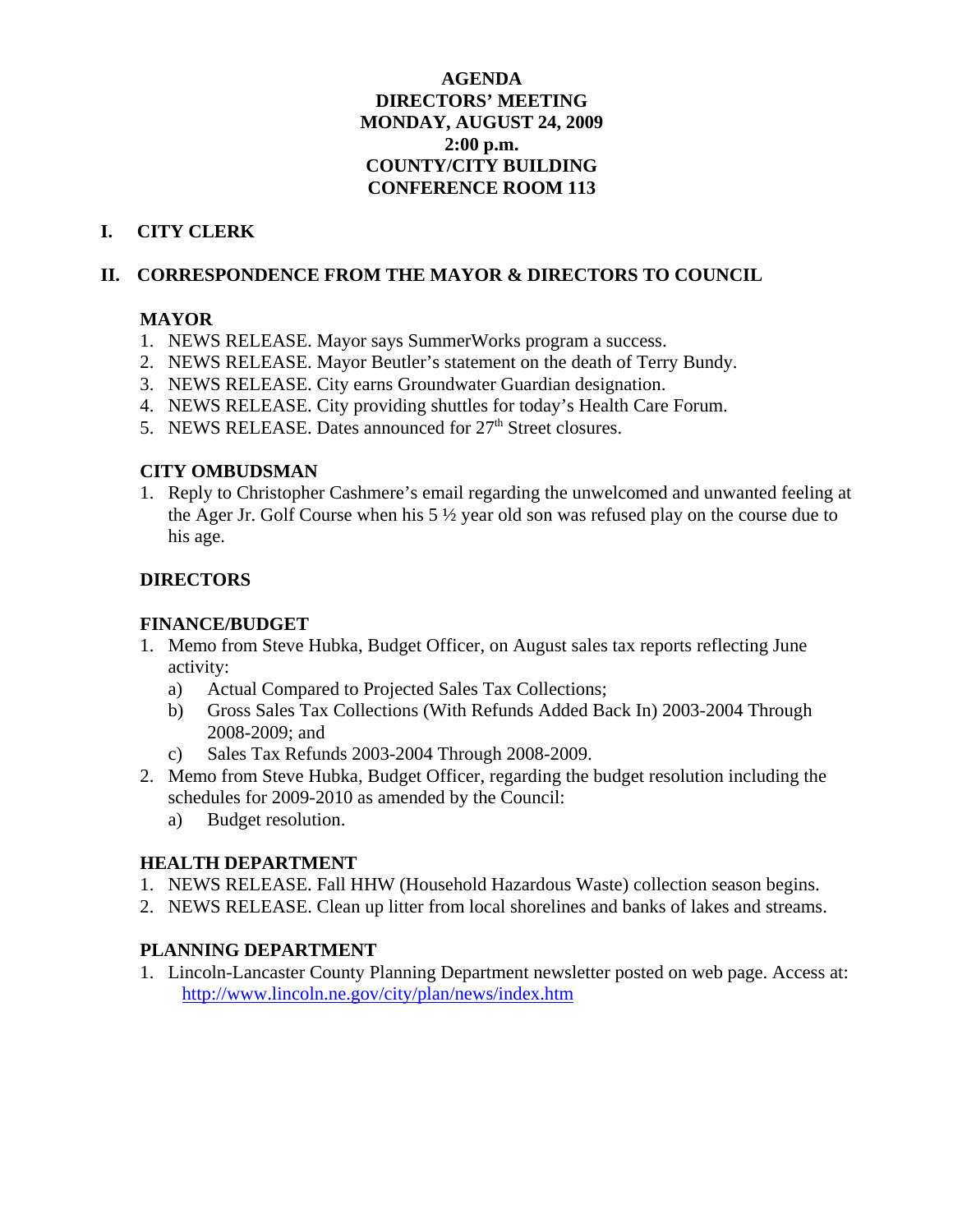#### **PUBLIC WORKS/ENGINEERING**

1. Letter to Mark Kurtenbach from Roger Figard, City Engineer, regarding concerns with the safety and traffic flow on Old Cheney Road from  $70<sup>th</sup>$  Street to  $84<sup>th</sup>$  Street. Correspondence from Mr. Kurtenbach and Mayor Beutler included.

#### **URBAN DEVELOPMENT**

1. Urban Development Department's quarterly newsletter, *The Urban Page,* is available at: http://www.lincoln.ne.gov/city/urban/reports/urbanpg.htm

## **III. COUNCIL RFI'S AND CITIZEN CORRESPONDENCE TO INDIVIDUAL COUNCIL MEMBERS**

## **IV. CORRESPONDENCE FROM CITIZENS TO COUNCIL**

- 1. InterLinc correspondence from Andrea Koerner against the proposed cell tax increase.
- 2. InterLinc correspondence from Jessica Gropp regarding human and animal safety at Holmes Lake Park run with pit bulls off of leashes. (Forwarded to the Parks and Recreation Department)
- 3. InterLinc correspondence from Julie Corey regarding two pit bulls, without leashes, at Rickman Dog Run intimidating both Ms. Corey and her dog. (Forwarded to the Parks and Recreation Department)
- 4. InterLinc correspondence from Jim Easom questioning if an empty metal building next to the Harris overpass is city property and possibly could be removed.
- 5. InterLinc correspondence from Laurie Stoehr-Tallman. Very frustrated in not being able to building permit on purchased building, with timeline to move from the current building.

# **V. ADJOURNMENT**

W:\FILES\CITYCOUN\WP\DA082409.wpdmmm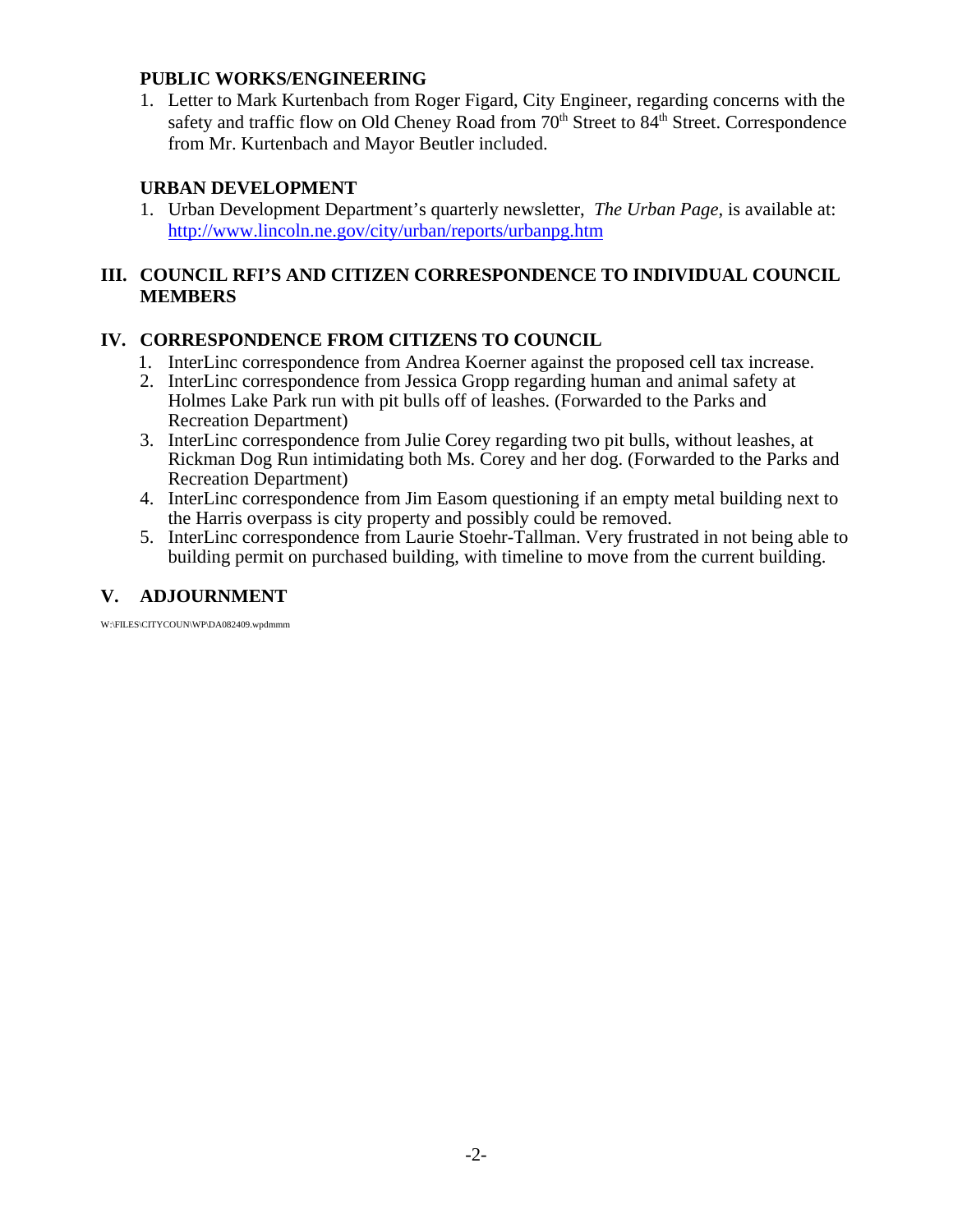#### **DIRECTORS' MEETING MINUTES MONDAY, AUGUST 24, 2009 2:00 p.m. COUNTY/CITY BUILDING CONFERENCE ROOM 113**

**Council Members Present:** Doug Emery, Chair; John Spatz, Vice-Chair; Jonathan Cook, Eugene (Gene) Carroll, Jayne Snyder**,** Jon Camp, Adam Hornung

**Others Present:** Rick Hoppe, Milo Mumgaard, Mayor's Office; City Clerk Joan Ross; John Hendry, City Attorney; and Tammy Grammer, City Council Secretary

Mr. Emery opened the meeting at 2:03 p.m. Location Announcement of the Nebraska Open Meetings Act: A Copy of the Nebraska Open Meetings Act is Located on the Wall at the Rear of this Room.

## **I. CITY CLERK** -

City Clerk Joan Ross stated on their Agenda for today, Item 19 they have a Motion-To-Amend #1. *[#19, 09-100, Amending Chapter 2.76 of the Lincoln Municipal Code relating to the City's Personnel System by amending the Title Page to delete Section 2.76.160 Compensation Plan, Variable Merit Pay Plan; amending Section 2.76.040 Definitions, to define Excluded Employee; amending Section 2.76.130 Position and Pay Range Allocation, relating to Excluded Employees; amending Section 2.76.135 Merit Pay Plan Established, to include Excluded Employees and increase the maximum number of merit pay steps; amending Section 2.76.145 Merit Pay Plan, Administration and Requirements for Advancement, to include the newly defined Excluded Employees; amending Section 2.76.150 Merit Pay Plan, Pay Increases for Exceptional Service, to include the newly defined Excluded Employees; amending 2.76.155 Longevity Pay to adjust the annual longevity pay plan relating to certain "N" and Excluded Employees; deleting all of Section 2.76.160 Variable Merit Pay Plan; amending Section 2.76.175 Promotion, Transfer, Demotion or Temporary Promotion relating to the newly defined Excluded Employees; amending Section 2.76.200 Temporary Assignment to a Higher Classification relating to the newly defined Excluded Employees; amending Section 2.76.380 Sick Leave with Pay, as it relates to employees with a pay range prefixed by M, A, C, E, N, or X; and amending Section 2.76.395 Vacation Leave with Pay as it relates to employees with a pay range prefixed by M; and repealing 2.76 Title Page and Sections 2.76.040, 2.76.130, 2.76.135, 2.76.145, 2.76.150, 2.76.155, 2.76.160, 2.76.175, 2.76.200, 2.76.380, and 2.76.395 of the Lincoln Municipal Code as hitherto existing.]*

For Item 20, they have a Motion-To-Amend #1. *[#20, 09-101, Amending Chapter 2.78 of the Lincoln Municipal Code relating to the City's Personnel System by amending Section 2.78.010 Compensation Plan Established to exclude employees with a pay range prefixed by M; amending Sections 2.78.020 Annual Leave, 2.78.025 Variable Merit Pay Plan, and 2.78.030 Sick Leave to delete the references to employees with a pay range*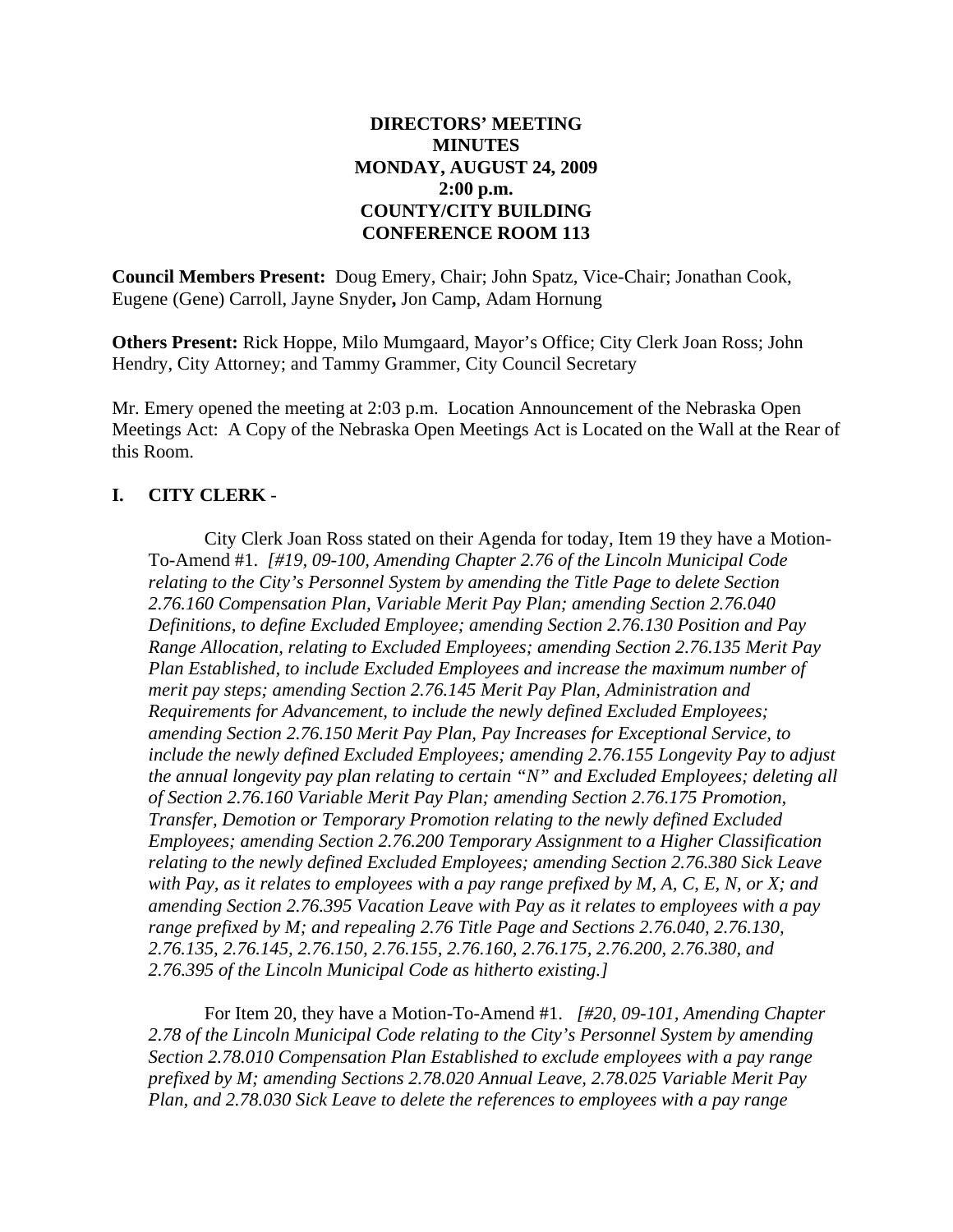*prefixed by the letter M; and repealing 2.78 Title Page and Sections 2.78.010, 2.78.020, 2.78.025, and 2.78.030 of the Lincoln Municipal Code as hitherto existing.]*

For Item 21, they have a Motion-To-Amend #1  $\&$  #2. The Motion-To-Amend #1 will probably go away and will not require any action because Motion-To-Amend #2 replaces it. *[#21, 09-103, Amending the pay schedule for a certain employee group by adjusting the hourly pay range schedule and schedules of annual, monthly, biweekly and hourly pay range equivalents for employees of the City of Lincoln whose classifications are assigned to pay ranges prefixed by the letter "M" to be effective August 20, 2009.]*

Mr. Spatz asked if they will be voting on the entire budgetary resolution today? City Clerk Joan Ross replied yes, it's the last item on their agenda, Item 29. Mr. Cook noted Steve Hubka will give them a substitute resolution. Steve Hubka stated the substitute resolution was e-mailed to Council.

Steve Hubka handed out a substitute schedule to Council. As they were going over the resolution that was e-mailed out to them last week they came across an error they had made. It was in the text of the resolution, the RTSD requested they lapse money that was in RCIP and then re-appropriated so the RCIP corresponded with RTSD CIP, so they changed one of their schedules which is page C-5. The item that changed is about four or five lines up called 'Railroad Transportation Act' that amount had increased by \$900,000 from what had been previously listed. So, during the meeting they would appreciate a motion-to-amend this in. Mr. Camp commented the new resolution was e-mailed to them, he went on-line and it was not there. Mr. Hubka stated it was in your Council packets. City Clerk Joan Ross commented if you go down through the bottom, it says attachment or substitute. Mr. Cook noted it has attachment and separately it has a link called substitute. Ms. Snyder commented it was e-mailed to us on Thursday. Mr. Camp asked Tammy Grammer if she could print him off a copy of the substitute Resolution. Ms. Grammer stated okay. Ms. Grammer noted she e-mailed the substitute Resolution to Council on Thursday and it is also listed and linked to the Directors Agenda.

*[#29, 09R-137, Action on the 1 & 6 Year Street & Highway Program, the 2009/10 City of Lincoln Annual Operating Budget and Capital Improvement Program for FY 2009/10 - 2014/15.]*

#### **II. CORRESPONDENCE FROM THE MAYOR & DIRECTORS TO COUNCIL -**

#### **MAYOR -**

Rick Hoppe reported late Wednesday afternoon the Chief of Staff from Senator Ben Nelson's office called him. Senator Nelson's office said they have been very aggressive in letting people know about the Health Care Forum you may have been seeing on TV and the town halls occurring with the U.S. Senate. Senator Nelson's office in fact has been so good at recruiting people they're expecting 300 in Omaha on Wednesday they got well over 1,000 and as this Council knows success brings its own challenges and created a number of logistic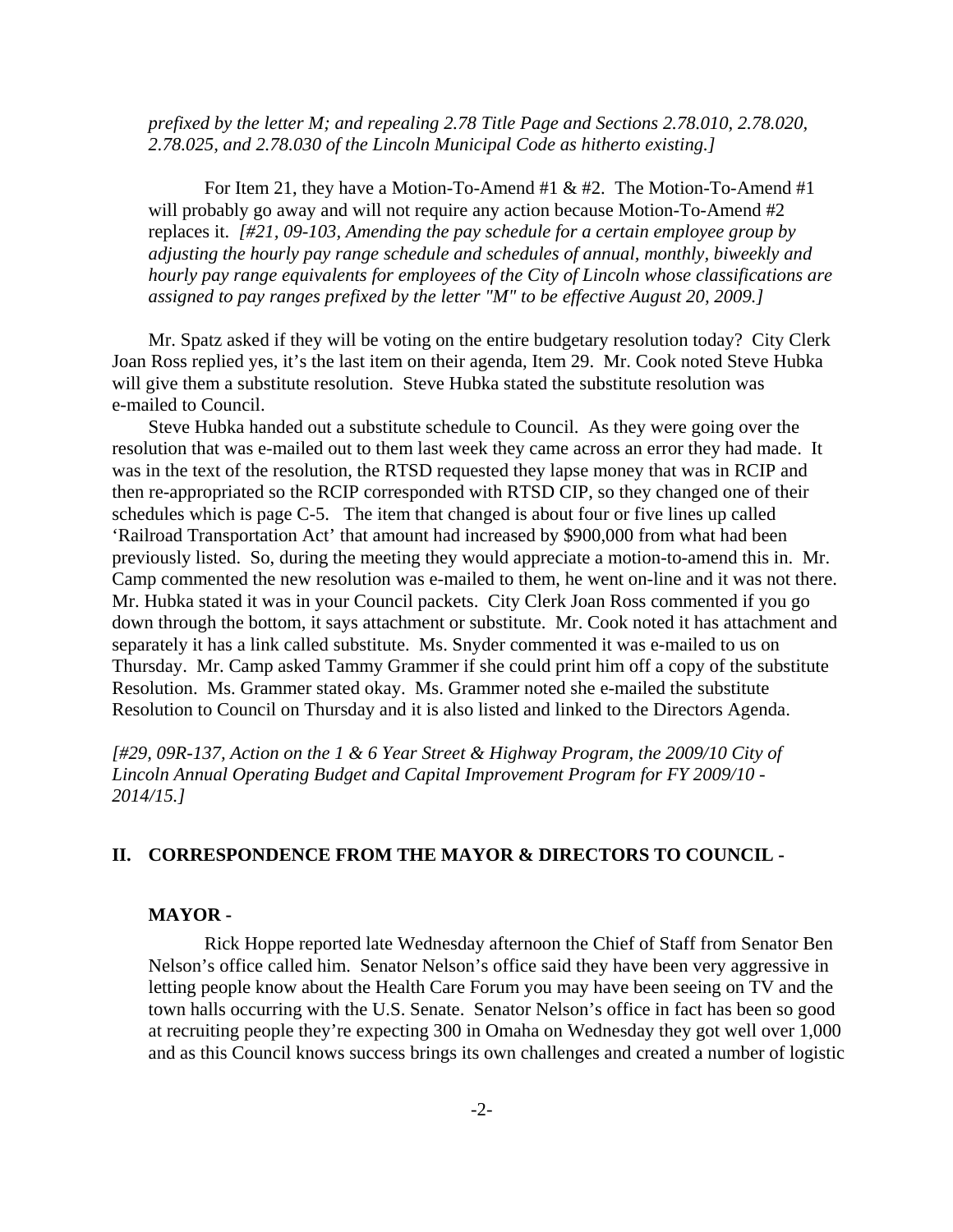challenges that had to be met. So, he was letting them know to see if by the next day they could put a plan together to make sure if it happened in Lincoln they would be able to handle the crazy traffic and the other issues associated with an event. So, he wanted Mr. MacLean and Mr. Casady to tell them the kind of things that went on and what turned out to be a very success event for the City and example of how they handle every day problems at the last spur of the moment.

Greg MacLean (Public Works & Utilities Director) reported when all this happen on Thursday, he was on vacation and so he saw some e-mails later in the day. Greg Topil and Mike Weston with StarTran had been made aware of the situation and were the chief pointed contact for Public Works. Madonna had concerns about it. They had their own construction project going on and they were concerned about traffic in the neighborhood and those kinds of things. So, Mr. Topil with Engineering Services got the traffic operation folks together made some routing plans and coordinated with Police. Mr. Weston brought in a bunch of drivers from StarTran and they were able to set up shuttle service to Seacrest Field and get the folks in and out. He thinks the important thing that he wants Council to know is that this all happened kind of on its own. These folks were ready and prepared to meet the need like they always do whether it's something planned in advance like a football game or an emergency that comes up. Mr. MacLean introduced Greg Topil and Mike Weston. Mr. MacLean commented once again, they met the need and serviced the public and he thinks the event went off essentially without a hitch. Mr. Hoppe commented the Police were magnificent, they meet at Madonna for three hours that morning took care of all the logistics. He thinks the City did an excellent job of presenting a forum for people to speak at. They also thank Lincoln Public Schools because they did allow them to use Seacrest Field parking lot on the first day of school, so they certainly deserve some credit for having this event successful.

Milo Mumgaard reported they submitted in June a detail application for the use of their \$2.4 million energy stimulus grant to the Department of Energy and they've been anticipated leveraging an additional \$2.5 million. So, they anticipate the Energy Program that they have outlined to be about \$4.8 - 4.9 million for the program over the next 18 months. They did preliminary approval from the Department of Energy this past week. Initially, their only concerned ultimately on a subsidy level was our proposal to spend considerable amount of money on street trees and related forestry activity and were a little taken back by that given the nature of the whole idea was to promote jobs, energy, savings and so on. They were able to make a nice argument back to them that this was indeed all about lowering the energy cost and the built in environment. They were concerned as you can image that they were going to be planting trees out in the prairie or something like that which they're not going to do. The reviewer committee gave them the indication they were one of the top applications from their region throughout the country. So, they were very pleased to hear that and that they had met all their various concerns and had a lot of creativity. So, now they are ready to schedule a pre-council sometime to give them an overview may be go into more detail about what the programs are that they are hoping to launch within the next four to six weeks. Mr. Mumgaard stated the actual Federal grant is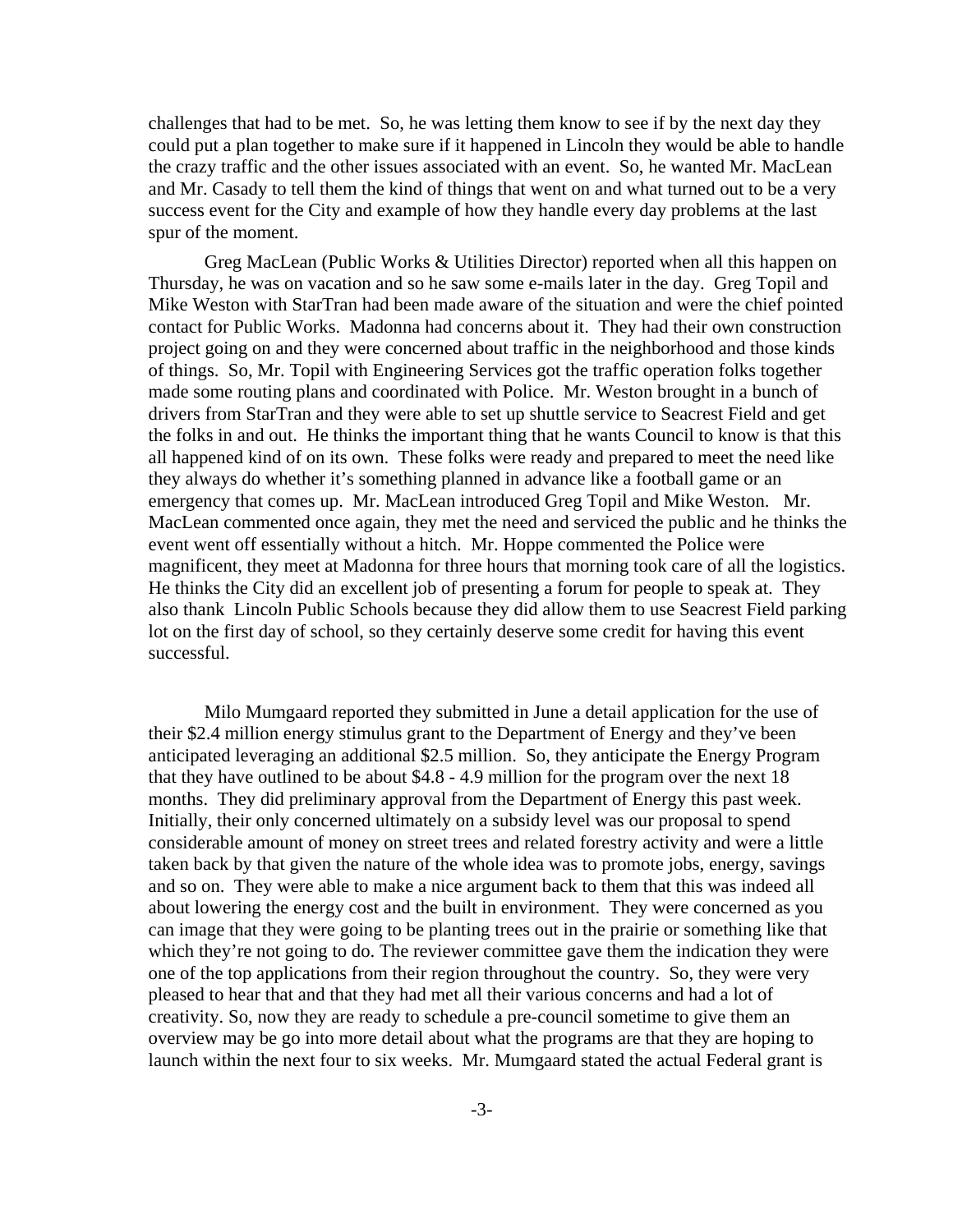\$2.4 million, and then they are anticipating leveraging about \$2.5 million. That is additional cost of both public and private that will go towards various related energy efficiency and renewable energy activities in the community.

- 1. NEWS RELEASE RE: Mayor Says SummerWorks Program A Success. NO COMMENTS
- 2. NEWS RELEASE RE: Mayor Beutler's Statement On The Death of Terry Bundy. NO COMMENTS
- 3. NEWS RELEASE RE: City Earns Groundwater Guardian Designation. NO COMMENTS
- 4. NEWS RELEASE RE: City Providing Shuttles For Today's Health Care Forum. NO COMMENTS
- 5. NEWS RELEASE RE: Dates Announced For 27<sup>th</sup> Street Closures. NO COMMENTS

#### **CITY OMBUDSMAN -**

1. Response E-Mail from Lin Quenzer to Christopher Cashmere - RE: Unwelcomed and unwanted feeling at the Ager Jr. Golf Course when his 5 ½ year old son was refused play on the course due to his age. - NO COMMENTS

## **DIRECTORS -**

#### **FINANCE/BUDGET -**

- 1. Memo from Steve Hubka, Budget Officer RE: August Sales Tax Reports Reflecting June activity: - - - - NO COMMENTS
	- a.) Actual Compared to Projected Sales Tax Collections;
	- b.) Gross Sales Tax Collections (With Refunds Added Back In) 2003-2004 Through 2008-2009; and
	- c.) Sales Tax Refunds 2003-2004 Through 2008-2009.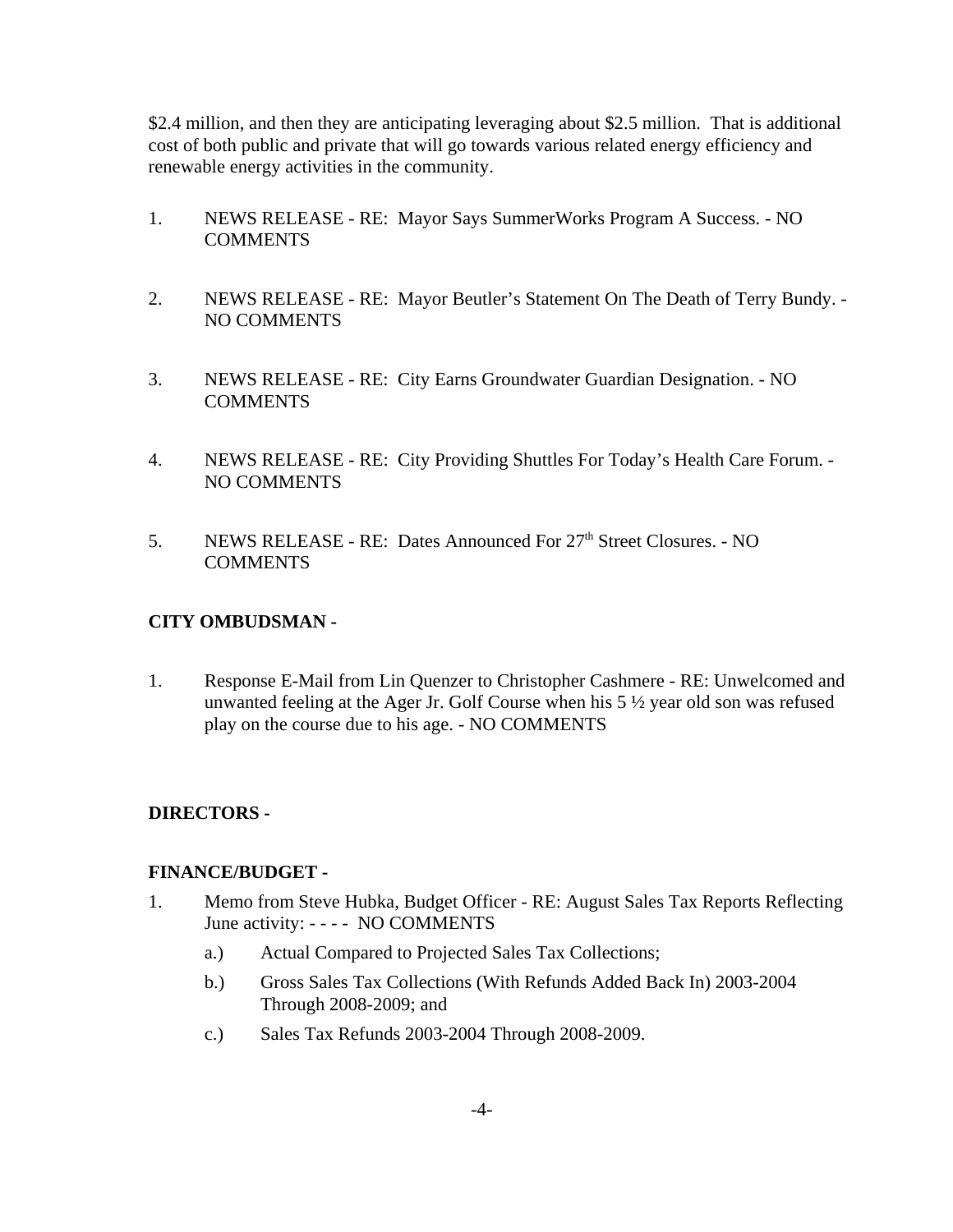2. E-Mail from Steve Hubka, Budget Officer - RE: Budget Resolution including the schedules for 2009-2010 as amended by the Council. - NO COMMENTS

# **HEALTH -**

- 1. NEWS RELEASE RE: Fall HHW Collection Season Begins. NO COMMENTS
- 2. NEWS RELEASE RE: Clean Up Litter From Local Shorelines & Banks of Lakes and Streams. - NO COMMENTS

# **PLANNING -**

1. Lincoln-Lancaster County Planning Department newsletter posted on web page. - NO COMMENTS

# **PUBLIC WORKS/ENGINEERING -**

1. Letter from Roger Figard to Mark Kurtenbach - RE: Concerns with the safety and traffic flow on Old Cheney between 70<sup>th</sup> Street and 84<sup>th</sup> Street. Letter from Mr. Kurtenbach and Mayor Beutler included. - NO COMMENTS

# **URBAN DEVELOPMENT -**

1. Urban Development Department's Quarterly Newsletter. - NO COMMENTS

## **III. COUNCIL RFI'S AND CITIZEN CORRESPONDENCE TO INDIVIDUAL COUNCIL MEMBERS -**

**JON CAMP -** NO COMMENTS

**EUGENE CARROLL -** NO COMMENTS

**JONATHAN COOK -** NO COMMENTS

**DOUG EMERY -** NO COMMENTS

**ADAM HORNUNG -** NO COMMENTS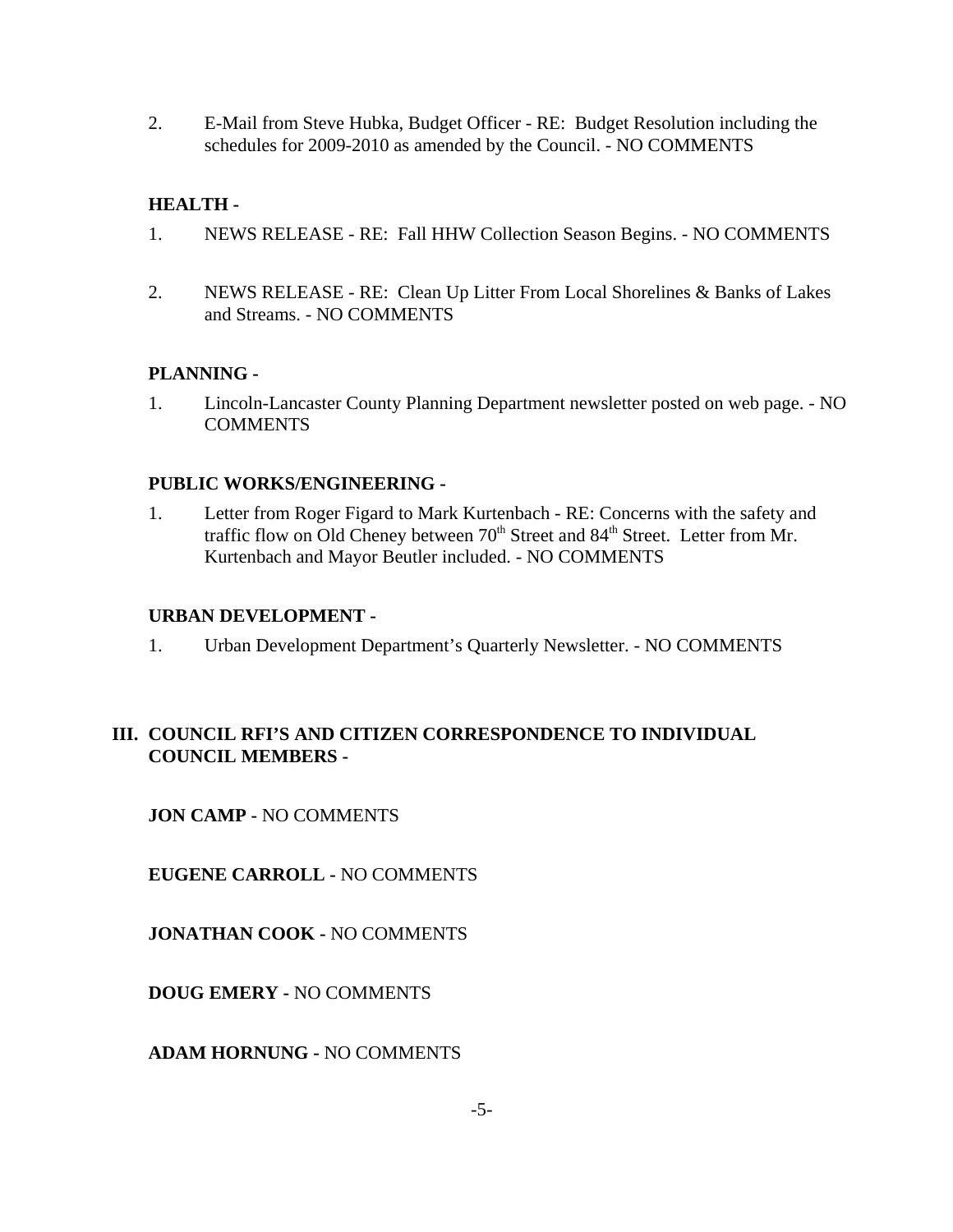#### **JAYNE SNYDER -** NO COMMENTS

#### **JOHN SPATZ -** NO COMMENTS

#### **IV. CORRESPONDENCE FROM CITIZENS TO COUNCIL -**

- 1. E-Mail from Andrea Koerner RE: Against the proposed cell tax increase. NO **COMMENTS**
- 2. E-Mail from Jessica Gropp RE: Human and animal safety at Holmes Lake Park run with pit bulls off of leashes (Forwarded to Parks & Recreation Dept.) - Mr. Cook stated he would like to get some follow up on this email. Lynn Johnson (Parks & Recreation Director) stated they will start with it and coordinate with the Health Department. But, they are aware of this and they have been working on it. Mr. Cook commented he would like to know what the outcome is on it.
- 3. E-Mail from Julie Corey RE: Two pit bulls, without leashes at Rickman Dog Run intimidating both Ms. Corey and her dog (Forwarded to Parks & Recreation Depart.). - Mr. Cook stated he would like to get some follow up on this email. Lynn Johnson (Parks & Recreation Director) stated they will start with it and coordinate with the Health Department. But, they are aware of this and they have been working on it. Mr. Cook commented he would like to know what the outcome is on it.
- 4. E-Mail from Jim Easom RE: Questioning if an empty metal building next to the Harris overpass is city property and possibly could be removed. - Mr. Cook commented he doesn't know what building is being talked about in this e-mail but maybe they need to find out the issue. Fred Hoke (Building & Safety Director) stated he will check on it.
- 5. E-Mail from Laurie Stoehr-Tallman RE: Very frustrated in not being able to building permit on purchased building, with time-line to move from the current building. - See discussion for this issue below under 'Addendum-IV. #1'.

# ADDENDUM - (For August  $24<sup>th</sup>$ )

#### **I. CITY CLERK** - None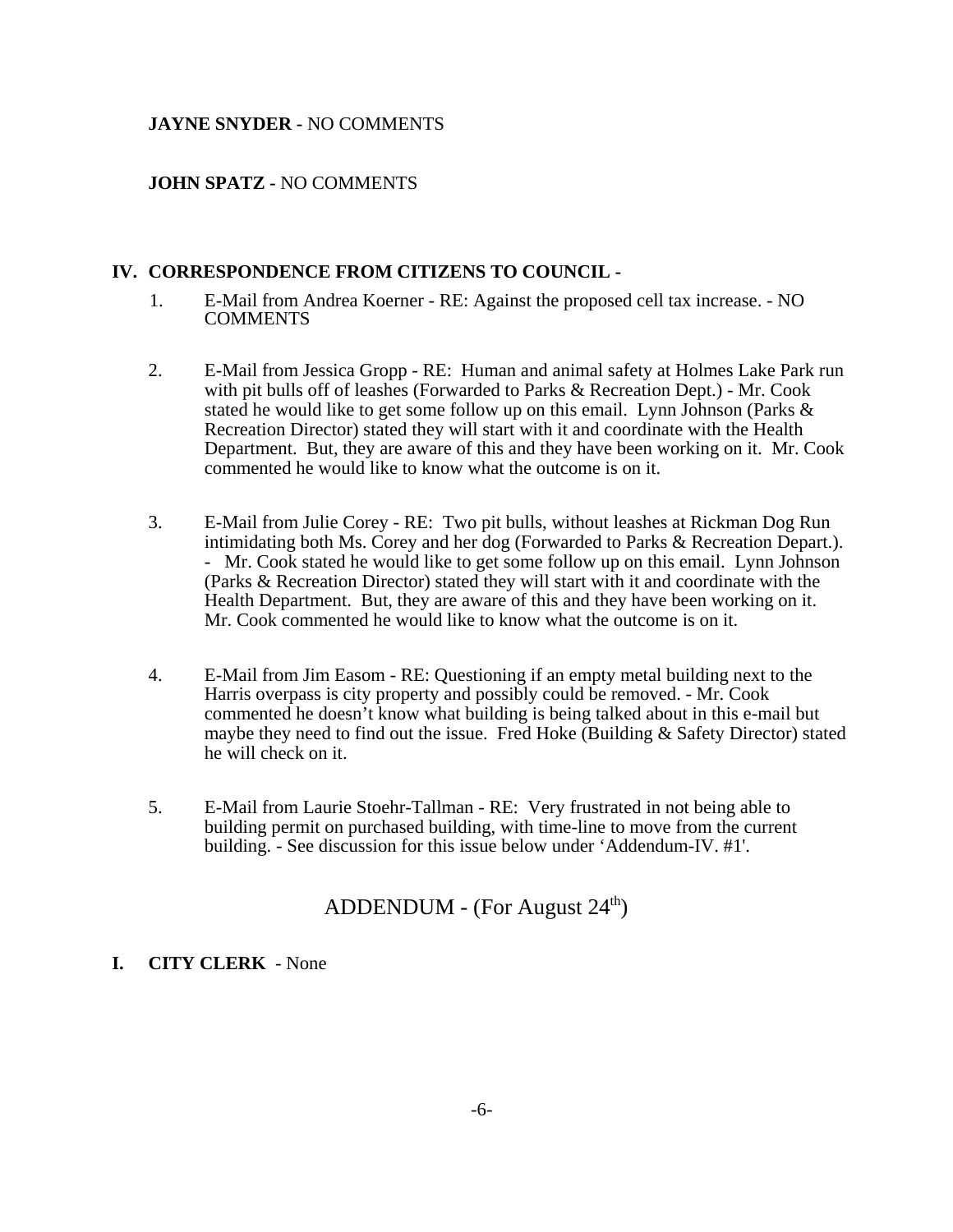#### **II. CORRESPONDENCE FROM THE MAYOR & DIRECTORS TO COUNCIL -**

#### **MAYOR -**

NEWS ADVISORY - RE: Mayor Beutler's Public Schedule Week of August 22 through August 28, 2009 - Schedule subject to change. - NO COMMENTS

**DIRECTORS** - None

#### **III. COUNCIL RFI'S & CITIZENS CORRESPONDENCE TO INDIVIDUAL COUNCIL MEMBERS -** None

#### **IV. CORRESPONDENCE FROM CITIZENS TO COUNCIL -**

1. E-Mail from Laurie Stoehr-Tallman - RE: Project at 18th & "O" Street. - Mr. Hornung stated to Fred Hoke (Building & Safety Director) that he was just looking for a little more background on this issue. Fred Hoke commented those are not the facts. He is absolutely thoroughly disguised that Building & Safety always gets thrown under the bus. They have been working with Lin Quenzer on this and the people who were involved in it. Council will get the facts, Lin Quenzer will send them a report of exactly what went on. They wanted to take the windows out of there which violates the design standards, they're not allowed to take those out of there. They wanted Building & Safety to give them a permit in violation of the design standards. They have to have the Nebraska Energy Office give them the permit for the installation but for current facility. They tore the back out of it, they are only using the front part of it and those windows need to be installed in order to get the proper permission from NEO which they finally did. The architect went down there, Gary Spier, who is our plan manager took a look at it and said does this meet those standards, raised the issue about the energy and it does not. Checked with the energy office and said they will have the architect come over and work with them in order to come up with the proper configuration which they did. The energy office passed it, and then came over to our office they passed it happened about that fast. In fact, a permit was issued the day after the permit was requested. What didn't happen is they did not go through the proper channels with the Nebraska Energy Office in order to get it put together. Now, why Council got these e-mails is beyond him. We do the enforcement, if somebody else has the ordinances and codes we enforce those. Mr. Hoke commented Lin Quenzer is currently working on this, and will have a response back to Council exactly as it happened. Mr. Emery stated to Rick Hoppe that he thinks once they get the response, he thinks it is important they go back to the people who wrote the email's. If were not the problem, he thinks Building & Safety at the least are owed an apology. He agrees with Mr. Hoke if they are wrong, they're wrong,